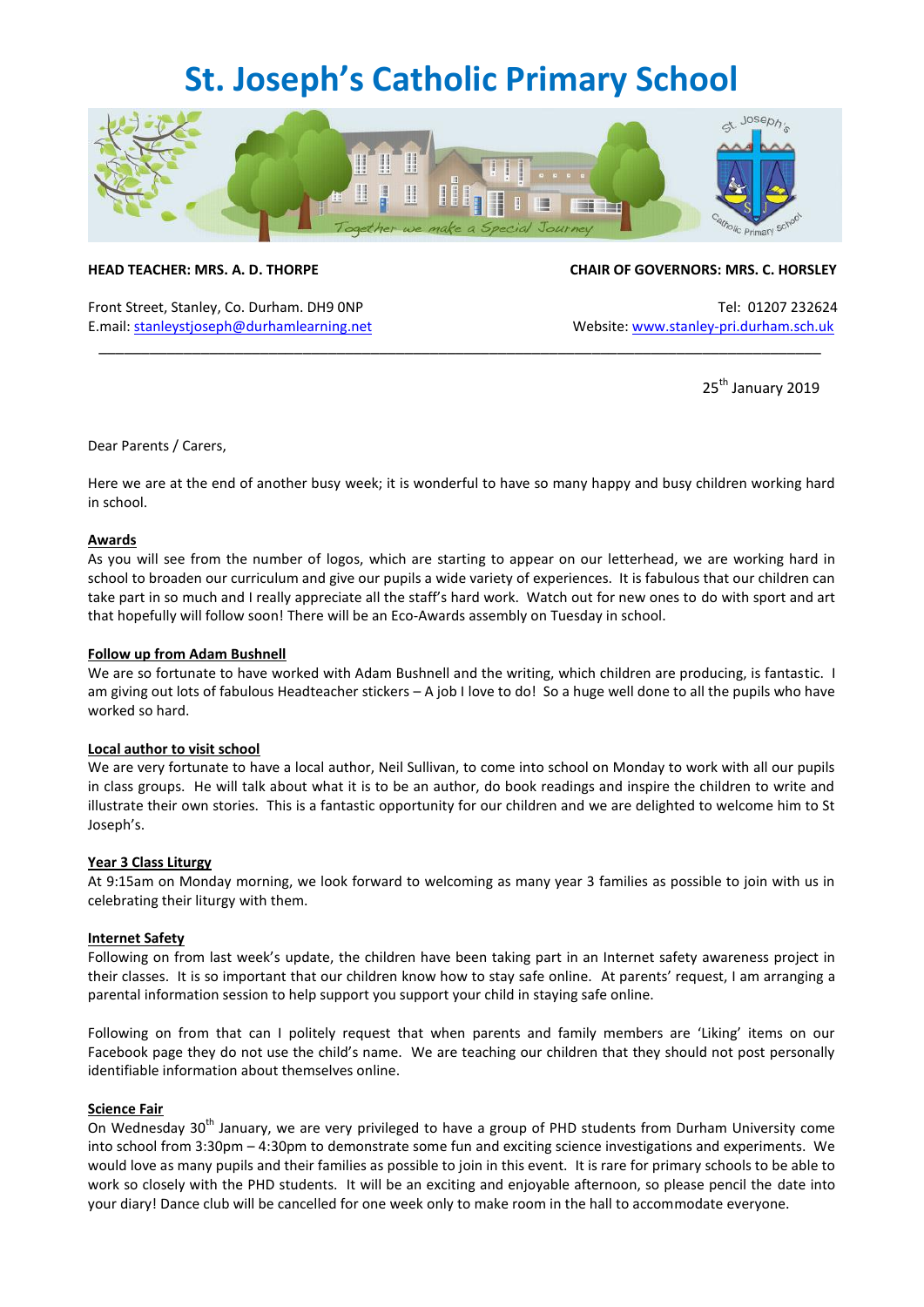#### **Year 6 Fundraising Fair**

Every Friday afternoon, until half term, the year 6 pupils will be selling items, which have been so kindly donated, to pupils in school. These include books, games, jigsaw puzzles, soft toys and toiletries. Items will all cost between 20p- £1; it is a great way for our year 6 pupils to gain some commercial experience whilst also raising money for school. We really do appreciate all your kind support of donations and money.

#### **Inform school about absence**

Please can I remind parents/carers that it is really important for safeguarding reasons that you inform us if your child is going to be absent in the morning. Please ring school and speak to member of the office staff or leave a message on the answer phone before 8:50am.

#### **Uniform**

I have been noticing that some pupils are forgetting our uniform policy. It is important that all of our pupils take pride in their uniform and wear the correct items. For example if boots are worn to school due to the cold weather, that is very sensible, however could pupils please bring their school shoes to change into. Hair needs to be tied back in small blue, grey or black bobbles. Tights should be grey or black not coloured or stripy. No child should be wearing nail varnish. School shoes should be black shoes not trainers or heeled boots! The full uniform policy is published on our website so please feel free to view it there. We are extremely proud of our pupils and want them to look as smart as possible.

#### **Dates for your Diary**

Please see the attached list, which is being updated weekly – there are so many fantastic opportunities to celebrate your child's learning; we look forward to welcoming families to as many events as possible.

#### **House Points**

House points for this week are as follows, well done to everyone for all their hard work.

**St Bede – 392 House Points St Cuthbert – 334 House Points St Aidan – 307 House Points**

**St Oswald – 296 House Points**

Well done to the winning house, St Bede, for this week. All the children have worked exceptionally hard to earn their House Points, we are very proud of each and every one of them.

#### **Attendance of the Week**

The attendance for last week is as follows:

| 93.1% |
|-------|
| 96.7% |
| 98.7% |
| 99.3% |
| 95.7% |
| 95.3% |
| 97.3% |
|       |

Many congratulations to Year 3 who had the best attendance this week, those pupils will be rewarded with an extra slot of outdoor time in the sunshine! This gives the school an overall weekly attendance of 96.59% for the week.

I look forward to welcoming you all back into school on Monday after a safe and peaceful weekend.

Kind regards,

### **Mrs A. D. Thorpe Headteacher**

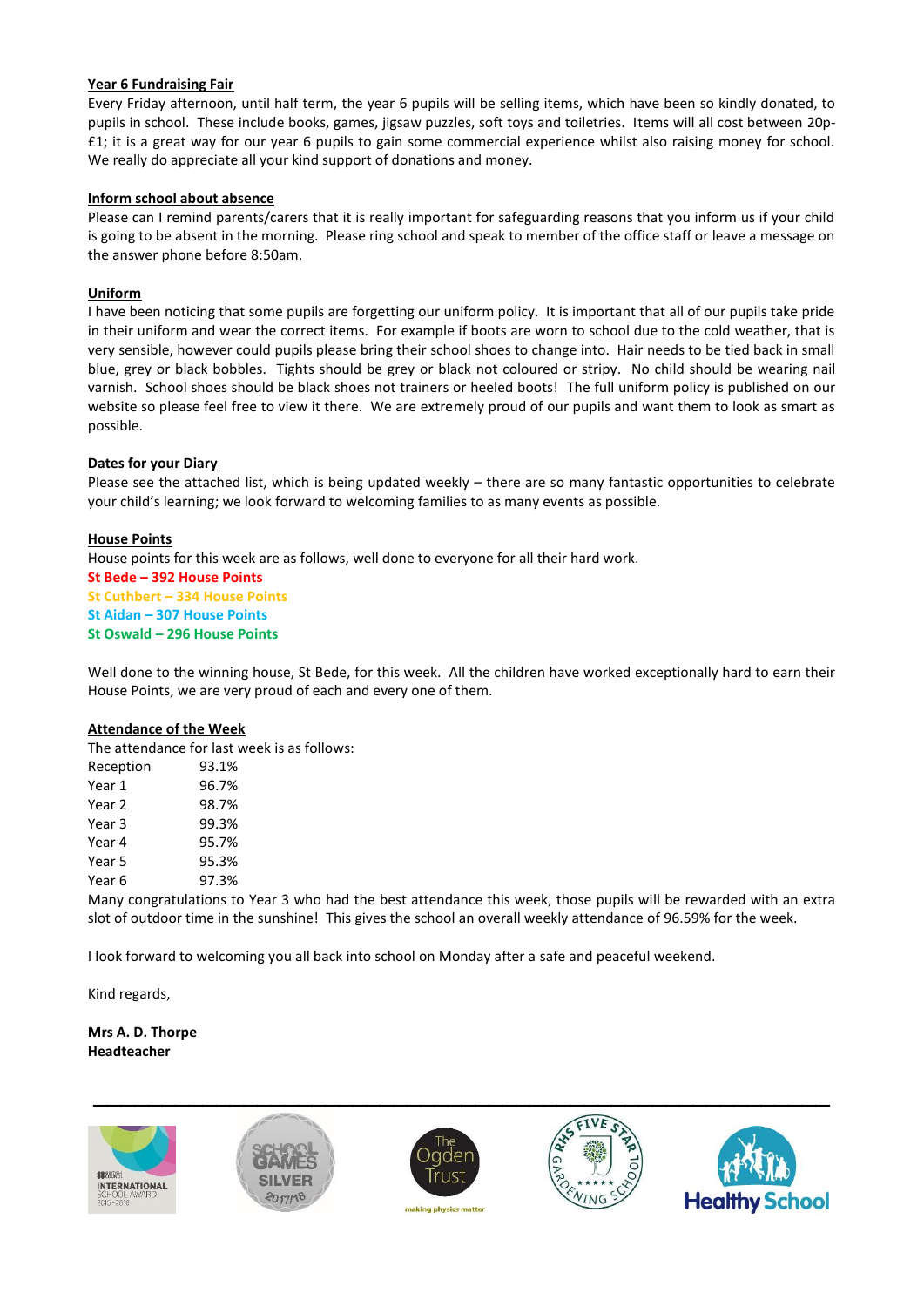# **The Spring Term 'Dates for the Diary'**

| <b>Date and Time</b>                                      | Details of the Events (Updated 25/01/2019)                                          |  |
|-----------------------------------------------------------|-------------------------------------------------------------------------------------|--|
| January                                                   |                                                                                     |  |
| $7^{\text{th}}$ - $11^{\text{th}}$ January                | Continents week - Whole school geographical learning                                |  |
| 11 <sup>th</sup> January                                  | Celebration assembly - culmination of being a geographer                            |  |
| $17^{\text{TH}}$ & $18^{\text{th}}$ January               | Adam Bushnell - whole school literacy and drama event                               |  |
| 20 <sup>th</sup> January                                  | Safer Road Initiative in school                                                     |  |
|                                                           | Year 5 & Year 6 Dance Festival                                                      |  |
| $\frac{24^{th} \text{ January}}{24^{th} \text{ January}}$ | Science Ambassadors - Ogden Trust Training (KS2 Ambassadors Only)                   |  |
| $21^{st}$ - 25 <sup>th</sup> January                      | E-safety awareness week - pupils safe use online (All pupils to take part)          |  |
| 25 <sup>th</sup> January                                  | Year 6 class fair                                                                   |  |
| 28 <sup>th</sup> January at 9:15am                        | Year 3 Class Liturgy Families all welcome in the school hall                        |  |
| 28 <sup>th</sup> January                                  | Book Reading Day with local author Neil Sullivan - every class will be involved     |  |
| 29 <sup>th</sup> January                                  | Eco Assembly in school                                                              |  |
| 29 <sup>th</sup> January                                  | Reception and Year 6 Heights and Weights                                            |  |
| 30 <sup>th</sup> January                                  | Science Fayre hosted by Durham University PHD science students - All our pupils are |  |
| $3:30$ pm $-4:30$ pm                                      | invited to come and take part in exciting and practical science demonstrations and  |  |
|                                                           | experiments                                                                         |  |
| <b>February</b>                                           |                                                                                     |  |
| 1 <sup>st</sup> February                                  | Year 4 Swimming Assessment                                                          |  |
| $1st$ February                                            | Year 6 class fair                                                                   |  |
| $3rd$ February                                            | LKS2 Mass in Church at 11am                                                         |  |
| 4 <sup>th</sup> February                                  | Year 2 to take part in a mammal workshop study in school                            |  |
| 5 <sup>th</sup> February                                  | Whole School - Selfish Giant hosted by Oscar Wilde Theatre Company                  |  |
| $6th$ February                                            | Mass at the Cathedral (Head boy and Head girl will represent school)                |  |
| $7th$ February                                            | Year 5 to take part in an IT Microbits workshop                                     |  |
| $8th$ February                                            | Year 6 class fair                                                                   |  |
| $8th$ February                                            | Year 5 Swimming Assessment                                                          |  |
| $8th$ February                                            | Reports to be sent out to all parents                                               |  |
| $12^{th}$ February 8:30am - 9:30am                        | School Nurse drop in                                                                |  |
| 15 <sup>th</sup> February                                 | Year 6 Swimming Assessment                                                          |  |
| 15 <sup>th</sup> February 2:00pm                          | Whole school celebrations of the saints in church through, music, readings and      |  |
|                                                           | dance - all families welcome                                                        |  |
| 15 <sup>th</sup> February                                 | Year 6 class fair                                                                   |  |
| 17 <sup>th</sup> February                                 | Year 4 First Holy Communion Liturgy at 11am                                         |  |
| 18 <sup>th</sup> – 22 <sup>nd</sup> February              | Half Term                                                                           |  |
| 22 <sup>nd</sup> February                                 | Year 5 class fair                                                                   |  |
| 27 <sup>th</sup> February 3:30pm                          | Year 4 First Holy Communion Session                                                 |  |
| <b>March</b>                                              |                                                                                     |  |
| $3rd$ March                                               | Year 4 First Holy Communion Liturgy at 11am                                         |  |
| $4^{th} - 8^{th}$ March                                   | Whole School Sponsored Reading Week                                                 |  |
| $6th$ March at 2:00pm                                     | Ash Wednesday service in Church                                                     |  |
| $6th$ March 3:30pm                                        | Year 4 First Holy Communion Session                                                 |  |
| $7th$ March                                               | World Book Day and Sponsored reading event all week                                 |  |
| 10 <sup>th</sup> March                                    | KS1 Mass and First Holy Communion Liturgy in Church at 11am                         |  |
| 11 <sup>th</sup> March at 9:15am                          | Year 2 families welcome to attend the Y2 Class Liturgy in the school hall           |  |
| $11th$ March - $15th$ March                               | Science week in school - all pupils to take part                                    |  |
| $13th$ March 6pm – 8pm                                    | Mission Pontop Partnership event to be held at St Mary's Primary School             |  |
| $15^{\text{th}}$ March                                    | Sponsored Reading Event Money to be returned to school                              |  |
| $15th$ March                                              | Year 3 Oriental Museum trip                                                         |  |
| $18^{th}$ March 9am - 12noon                              | Reception pupils - Woodfest Session - Land of oak and Iron                          |  |
| 19 <sup>th</sup> March 8:30am -9:30am                     | School Nurse drop in between                                                        |  |
| 19 <sup>th</sup> March 9:30am                             | St Joseph the Husband of Mary Mass in Church                                        |  |